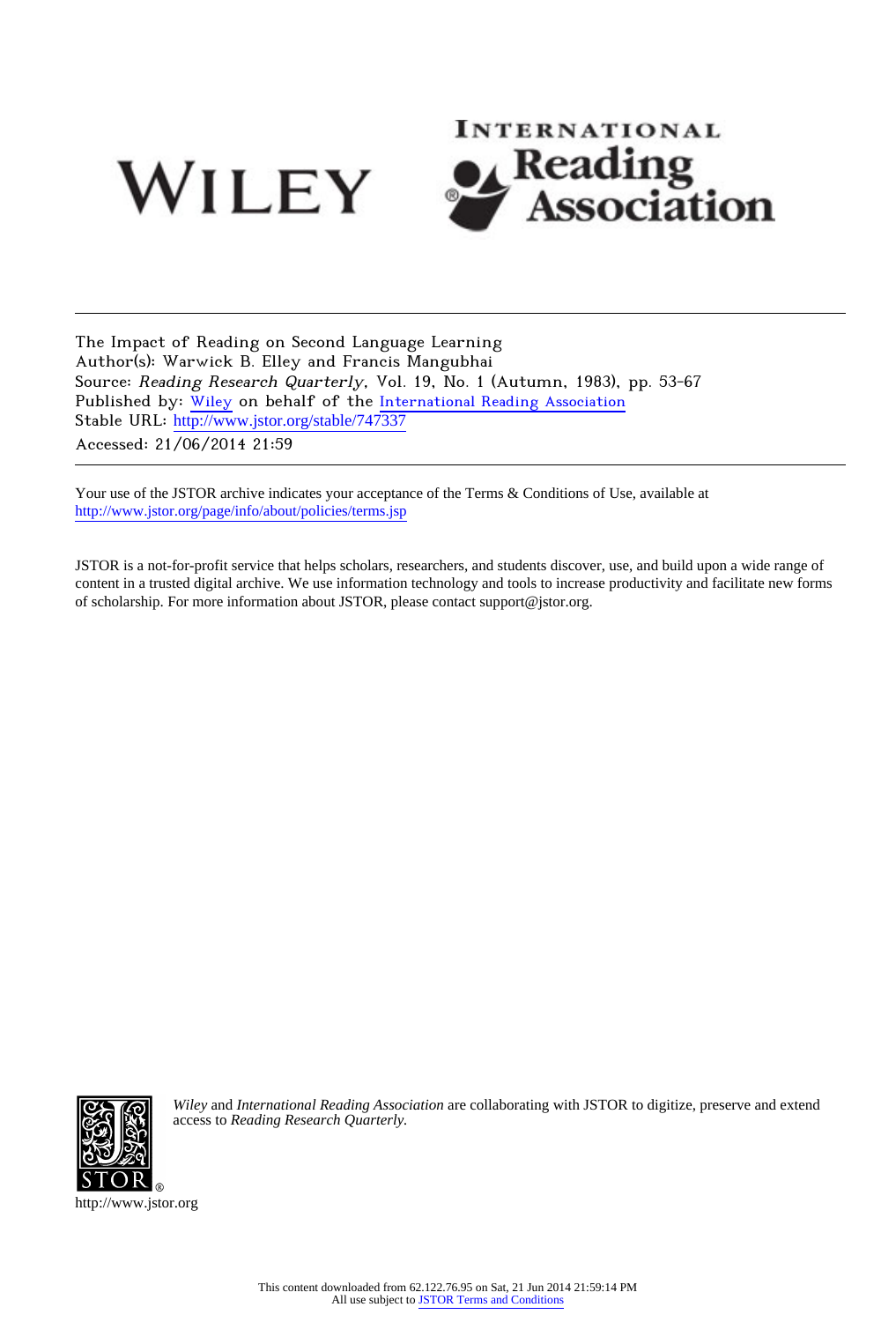# **The impact of reading on second language learning**

**WARWICK B. ELLEY University of Canterbury, New Zealand FRANCIS MANGUBHAI University of the South Pacific** 

**FIVE CRITICAL differences between first and second language learning were identified and discussed. It was hypothesized that the effect of these differences in formal education could be virtually eliminated by means of a reading program based on the use of an abundance of high-interest illustrated story books. A sample of 380 Class 4 and 5 pupils from eight rural Fijian schools with very few books was selected, and each class was provided with 250 high-interest story books in English. The 16 participating teachers were given directions in two different methods of encouraging the pupils to read the books. Pre- and posttests were given to all pupils and to matched control groups of 234 pupils who followed the normal structured English language program, which puts little emphasis on reading. Posttest results after eight months showed that pupils exposed to**  many stories progressed in reading and listening comprehension at twice the normal rate, **and confirmed the hypothesis that high-interest story reading has an important role to play in second language learning. After 20 months, the gains had increased further and spread to related language skills.** 

## L'impact de la lecture sur l'étude d'une deuxième langue

ON A IDENTIFIÉ et discuté cinq différences critiques entre l'étude d'une première et deuxième langue. On a posé comme hypothèse que l'effet de ces différences en éducation formelle pourrait être pratiquement éliminé au moyen d'un programme de lecture basée sur l'usage de nombreux livres d'histoires illustrées à grand intérêt. On a selectionné un échantillon de 380 élèves de classe de huitième et septième à partir de huit écoles fidjiennes **de zone rurale avec tres peu de livres, on a donc donn6 a chaque classe 250 livres**  d'histoires à grand intérêt en anglais. On a fourni aux seize enseignants participant des directions avec deux méthodes différentes pour encourager les élèves à lire les livres. On a **donn6 des pre- et post-tests a tous les l66ves et a des groupes de contr6le de valeur 6gale**  conprennant 234 élèves qui ont suivi le programme normal et structuré de langue anglaise lequel accentue peu la lecture. Les résultats des post-tests après huit mois ont montré que les élèves mis en contact avec de nombreuses histoires ont progressé en lecture et en compréhension d'écoute à un taux double du taux normal, et ont confirmé l'hypothèse que la lecture d'histoires à grand intérêt joue un rôle important dans l'étude d'une deuxième langue. Après 20 mois, les bénéfices avaient augmenté davantage et s'étaient **et6ndus a des comp6tences ayant rapport a la langue.** 

### **El impacto de la lectura en el aprendizaje de un segundo lenguaje**

**SE IDENTIFICARON y se discuten 5 diferencias criticas entre el aprendizaje del primer y segundo lenguaje. Se plante6 la hip6tesis que el efecto de estas diferencias en el proceso de instrucci6n formal podia virtualmente ser eliminado por medio de un programa de lectura, basado en el uso de una abundancia de libros de cuentos ilustrados y de gran inter6s. Se seleccion6 una muestra de 380 alumnos de las cuartas y quintas clases de 8 escuelas rurales de las Islas Fiyi que tenian muy poco libros, y se provey6 a cada clase 250**  libros de cuentos de gran interés en inglés. Los 16 maestros participantes recibieron instrucción en dos métodos, para estimular a los alumnos a leer los libros. Se dieron tests **de comprobaci6n experimental y final a todos los alumnos y a grupos apareados de**  control, compuestos por 234 alumnos que seguían el curso regular de idioma inglés, que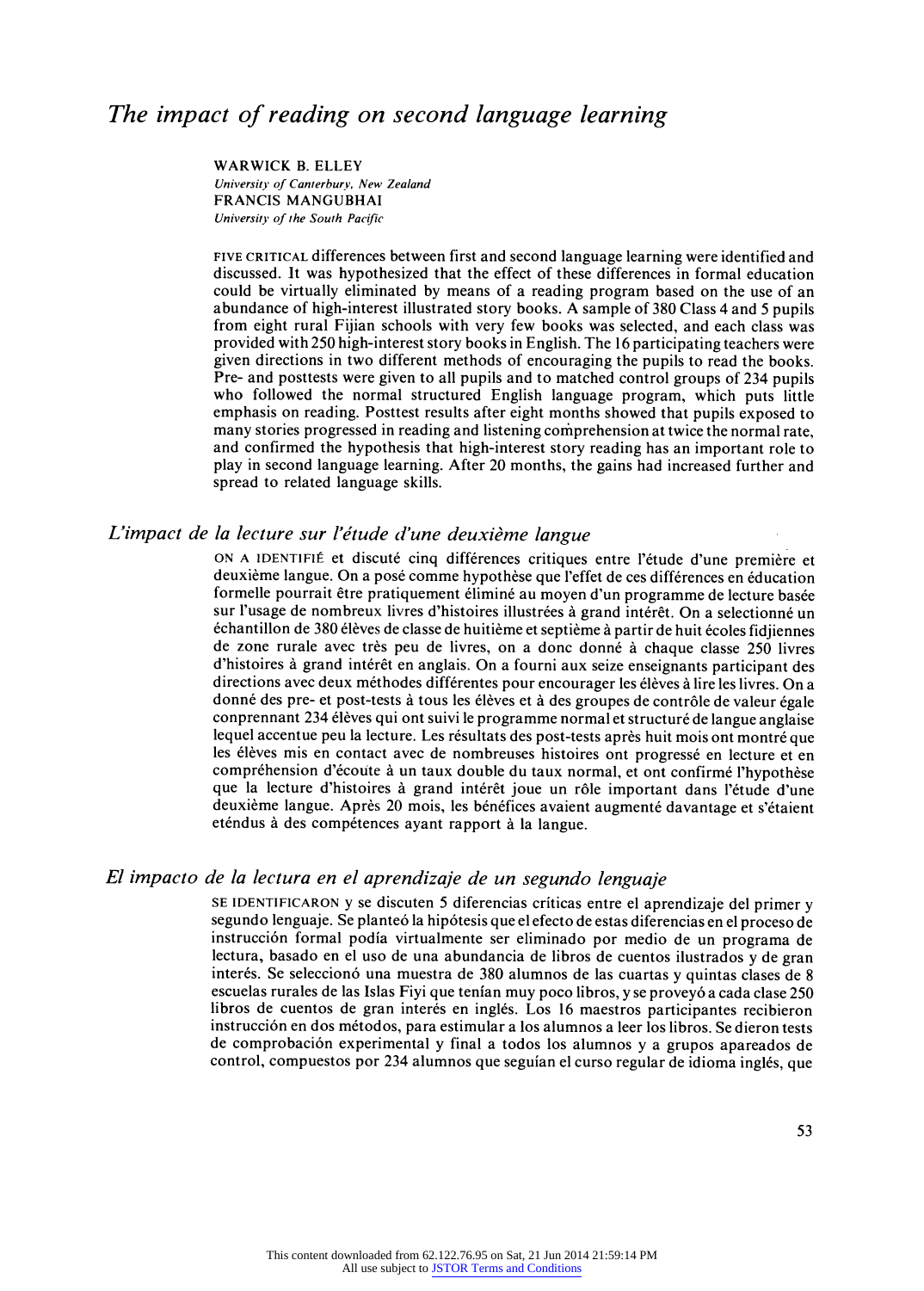pone poco énfasis en la lectura. Los resultados de comprobación final después de 8 meses **mostraron que los alumnos que fueron expuestos a muchos cuentos progresaron a un nivel doble del normal en lectura y comprensi6n auditiva, y confirm6 la hip6tesis de que**  la lectura de cuentos de mucho interés juega un importante papel en el aprendizaje de un segundo lenguaje. Después de 20 meses, el incremento en el aprendizaje fue todavía mayor y se había extendido a otras destrezas relacionadas con el aprendizaje de un **lenguaje.** 

**The main conditions under which children develop competencies in first and second languages are the subject of much research and debate. How do children, given a mass of haphazard linguistic input, master the basic structures and vocabulary of their home language before they go to school? Is exposure sufficient? How important is repetition? Must motivation be intrinsic? Why is the second language learned so laboriously and ineffectually in the classroom, yet so readily**  when the learner is part of a community that **speaks the second language?** 

**Indeed, recent case studies of second language (L2) learners (e.g., Fillmore, 1976; Milon, 1974; Ravem, 1974) suggest that L2 acquisition in naturalistic contexts has much in common with first language (L 1) acquisition, thus raising the possibility that carefully structured L2 educational programs of the audio-lingual variety may be misconceived. Dulay and Burt (1974) have supported this view with studies of error behavior in L2 learners, and found similar developmental**  sequences in L1 and L2 acquisition, regardless **of age, learning method, and nature of the first language.** 

**Numerous empirical studies have demonstrated that L2 learning can be very effective using strategies derived from our understanding of LI learning, such as total immersion in L2 from school entry (Bruck, Lambert, & Tucker, 1974), partial immersion (Barik & Swain, 1975), and prolonged passive exposure before oral expression (Tucker & d'Anglejan, 1973).** 

**With a view to furthering our understanding of how to bring L2 learning more into line with L1 acquisition, the present article enumerates the critical differences between typical L1 and L2 learning and proposes a practical instructional strategy for reducing the effect of these differences. The**  **central hypothesis arising from this strategy is that repeated exposure to high-interest illustrated story books in the target language will produce rapid L2 learning. To test this hypothesis, an empirical study was conducted in 12 primary schools in the Fiji Islands.** 

**The following factors appear critical in differentiating between LI and L2 learning in contexts where the language of the school is not the language of the home, as is the case in all South Pacific countries.** 

**Strength of motivation. As a growing organism, a young child has an urgent need to communicate (Halliday, 1973) and to comprehend the communications of others. By contrast, the L2 learner already has a perfectly good language to communicate his or her needs; hence there is a greater dependence on extrinsic (or instrumental) motivation to learn the language-to pass an examination, to please a teacher. Many bilingual scholars (Dodson, 1978; Macnamara, 1973) have deplored the consequences of this difference and spelled out its undesirable effects in L2 classroom practice and child behavior.** 

**Emphasis on meaning vs. form. Young L I learners make use of their language to convey and receive new meanings. Typical parents are more concerned with the meaning than with the form of their children's language (Brown & Hanlon, 1970). Widdowson (1978) makes a telling point when he claims that "by focusing on usage, the language teacher directs the attention of the learner to those features of performance which normal use of language requires him to ignore" (p. 17). However, in typical L2 classrooms, the focus is clearly on form, practice, and repetition of structure. Rarely is the purpose to convey new meaning.** 

**Amount of exposure to language. Ll learners are continuously surrounded by their**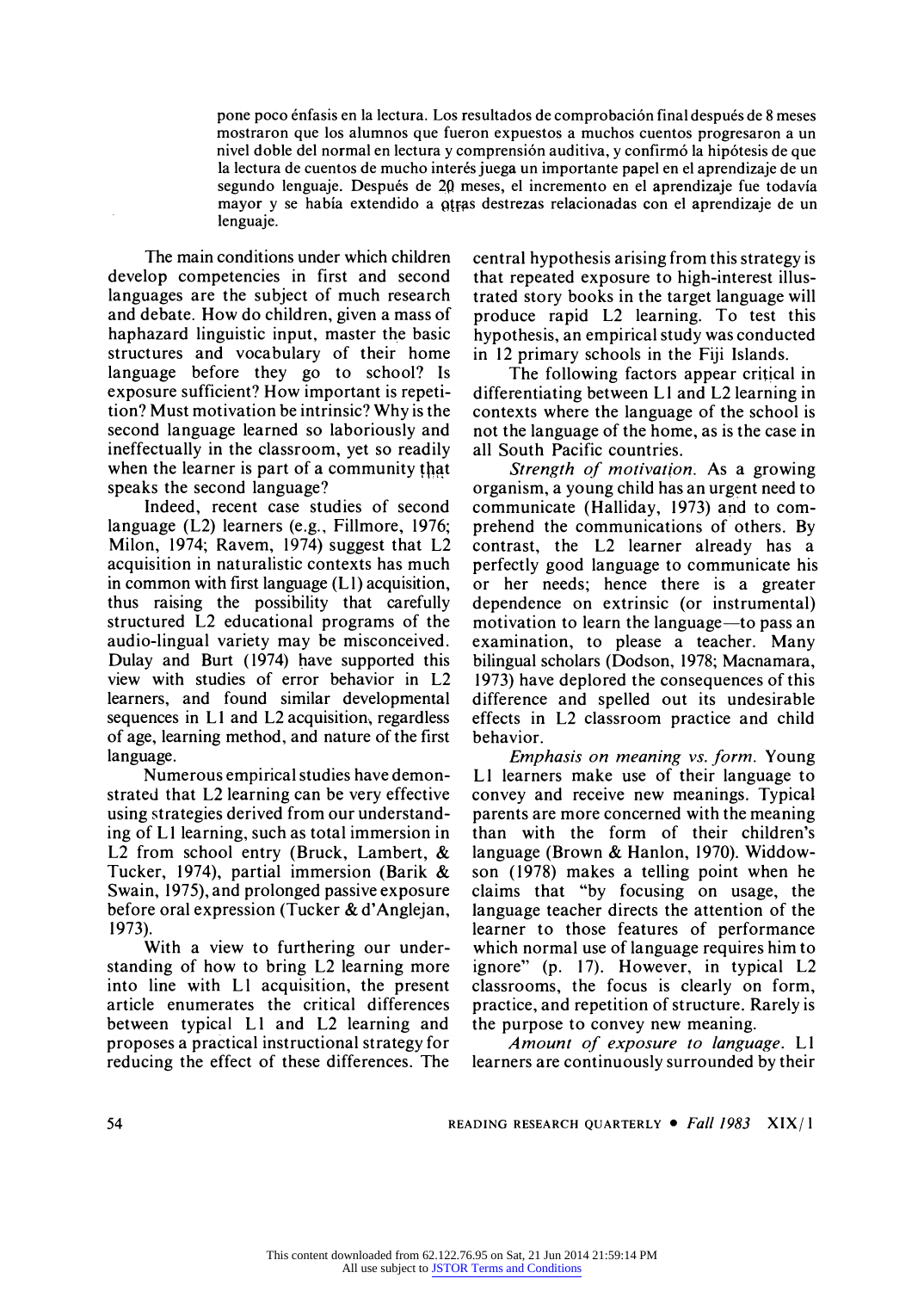**vernacular language. In the typical South Pacific family, children will be exposed to over 40,000 hours of their home language by the end of six years of schooling. By contrast, at most, there will be only 3,000 hours of English instruction. Other things being equal, any strategy which can reduce this gap would also reduce the obvious disparities which exist in competence levels.** 

**Type of exposure to language. Exposure to the second language is normally planned, restricted, gradual, and largely artificial, quite unlike the typical interactions which young children have with their mother tongue. While it may be a common sense strategy to control the L2 learner's exposure to some extent, it may easily become counterproductive. Children learn much from the redundancy in their language environment. Linguists have shown that gestures, facial expressions, intonations, and events of the moment correspond with and support the language children see and hear. As Donaldson (1978) points out, "it is the child's ability to interpret situtations which makes it possible for him...to arrive at a knowledge of language" (p. 38). Studies of**  vocabulary acquisition in L1 learning also **indicate that children learn many new words naturally from context, and less effectively from deliberate drilling. Thus, reducing the range of situations, and vocabulary loads, could well be ineffective. Furthermore, experiments aimed at increasing comprehension of prose by deliberately simplifying vocabulary and structural complexity have often proved disappointing (Peltz, 1973).** 

**The quality, of models. Practically all L2 instruction in the South Pacific is undertaken by non-native speakers of the language. This frequently means that pupils are exposed to**  faulty models of language. By contrast, L1 **teachers are usually more fluent, can clarify more readily, and can provide greater variety of form and meaning.** 

**The task facing the L2 teacher is to reduce the differences listed above and to increase the efficiency of L2 learning. This task can be attempted profitably through the use of an abundance of high-interest, illustrated story books, printed in the target language. When children read high-interest story books,**  **they are engaging in an activity which reduces the effect of the five listed differences. It thus makes L2 acquisition considerably more like L1 acquisition, and consequently facilitates the acquisition process.** 

Such a proposition is alien to conventional **L2 teaching methodologies, in all coyntries of the South Pacific region, and in many education systems where audio-lingual approaches are favored. In all the South Pacific territories, English is taught in schools through an Oral English Syllabus (Tate, 1971), in which selected structures and words are identified, taught orally in a particular sequence, and practiced until mastered. Only then are the children exposed to the same language items in the printed form. Reading follows along behind the oral learning process, as a means of consolidating the pupils' learning, not of providing for the learning of new forms. Thus, all reading material is carefully controlled, and exposure to English is very limited throughout the child's primary school years. As in most structural and audiolingual programs, errors are kept to an absolute minimum. Children get little practice or encouragement for guessing the meanings of unfamiliar words. In terms of the L1-L2 differences listed earlier, it is perhaps not surprising that this program has not been eminently successful (Elley & Mangubhai, 1979). The oral drills practiced by the pupils have little justification as a form of genuine communication; the repetitions are contrived and often monotonous; the exposure is minimal and carefully controlled; the teachers, as models, are themselves teaching in their second language and are prone to error; and the learners are frequently only halfhearted in their efforts to induce the rules of the language for themselves.** 

**The Oral English Syllabus is not unique. Rivers' (1968) description of typical audiolingual programs in L2 makes it clear that "the student must never be allowed to read alone a script which he has not learned orally first, or else heard a number of times" (p. 220). Similarly, Ching (1976) maintains that "...before bilingual children can learn to read English, they must be able to understand and speak it effectively" (p. 4). The idea that**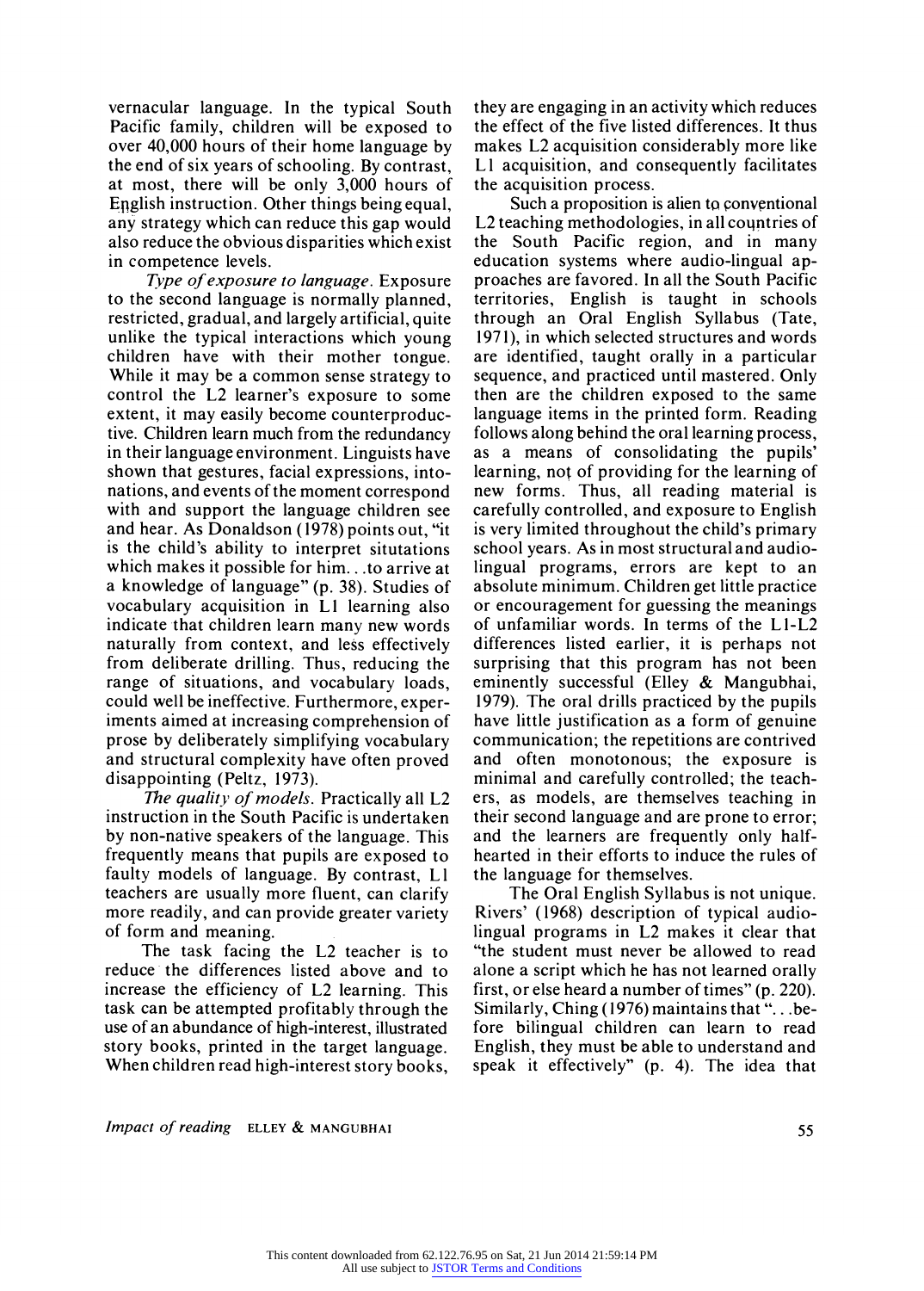**children might actually learn new language from contextual cues in print is given no credence in such programs. Nor is there any recognition of the widely demonstrated finding that a multi-sensory approach, in which children see and hear new language items simultaneously, is superior to the singlesensory method followed in audio-lingual programs (see Dodson, 1976; Lado, 1977). Learning language through reading is actively discouraged.** 

**By contrast, the reading of story books could play a dominant role in determining what language children learn, when they learn it, and most important, how they learn it.** 

**High-interest story books provide a basis for language learning which goes a long way to bridge the gap between L1 and L2 learning contexts. Good story books provide strong intrinsic motivation for children and an emphasis on meaning rather than form. When read often, these books increase exposure to the target language. They become the basis for discussion about the pictures and story. Through expressive activities, the stories assist children to learn naturally, from context, and provide excellent models of written English.** 

**There is, of course, empirical data from Ll learning which supports the value of regular reading by children (e.g., Chomsky, 1979; Clark, 1976; Durkin, 1966; Milner, 1951; Ritchie, 1978). However, little empirical work has been done within an L2 context to explore the proposition that L2 learning would be more effective when based on story reading and related activities.** 

**In most of the islands' education systems of the South Pacific, English is learned as a second language, usually after literacy has first been acquired in the vernacular. Thus, after Class 3 (8-year-olds), English is the language of the school, although it is seldom the language of the community. Under these circumstances, there is a golden opportunity to investigate the proposition that increased L2 exposure through extensive reading of story books provides a beneficial approach to language learning. Practically all the child's exposure to English takes place within the school. Whatever English program the teacher follows is therefore critical. It is seldom**  **affected by such community influences as peer groups, television, church, or even parental example. Thus, any differences in the potential impact of language programs should reveal themselves in bold relief, unlike the situation in most English-speaking countries.** 

**What evidence is available from the South Pacific on the effects of reading on acquisition of English as a second language? Numerous visiting teachers have investigated the issue informally, with promising results. Thus, McKeating (Note 1), a former teacher and English adviser with the Fiji Ministry of Education, used book-based programs in separate experiments in the Solomon Islands and Fiji secondary schools during the 1970's, and reported dramatic improvements in pupils' external examination pass rates. At primary school level, a more carefully controlled evaluation of the effects of a bookbased program on the island of Niue also produced marked improvements, particularly in reading comprehension, word recognition, and oral sentence repetition. Class 3 and 4 children (8-10 year olds), whose teachers were trained to teach by the Shared Book Experience method, using a set of locally produced, high-interest readers, made rapid progress when compared with children who used the traditional Tate Syllabus (see De'Ath, 1980; Elley, 1980).** 

**Further indirect support comes from a national survey of reading in Fiji at Class 6 level (12-13 year olds). In this study, there was clear evidence that access to books in school was an important factor in distinguishing between good and poor readers. Even after home background factors were partialled out, schools with large libraries produced good readers; schools without libraries did not (Elley & Mangubhai, 1979). While such a relationship has been found in other developing countries, it is not clearly a causal link. The presence of a large library in a school may merely indicate an enthusiastic staff, who believe in the importance of books. However, it is an important relationship to explore, as a plentiful supply of good books is a factor that can be manipulated, far easier to produce and control than general improvements in the quality of instruction or teacher control over English. Therefore, the present authors re-**

**56 READING RESEARCH QUARTERLY**  $\bullet$  **<b>Fall 1983** XIX/1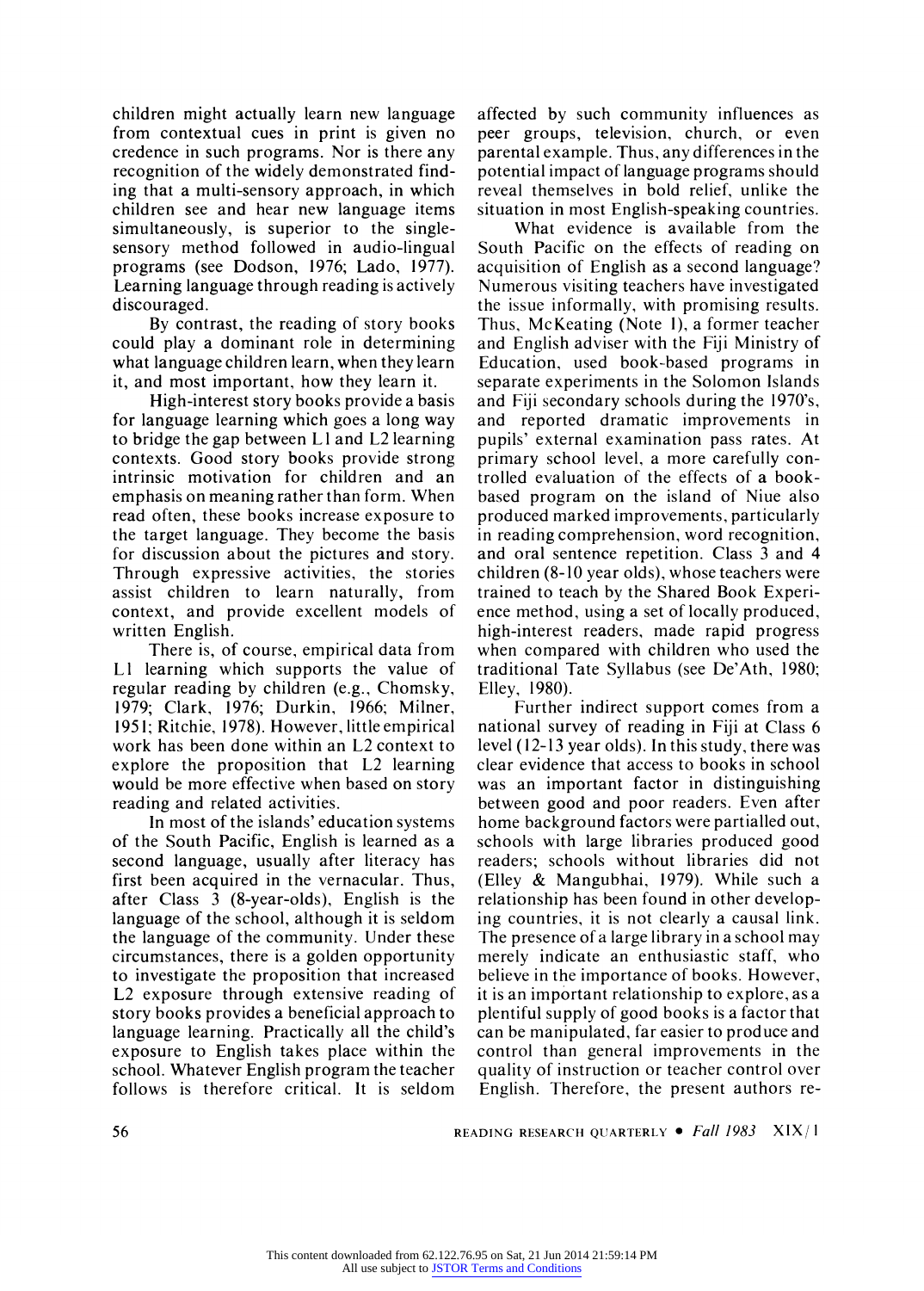**solved to conduct a "Book Flood" in a set of rural primary schools, where English language standards were low and resources meagre.** 

### **Method**

**Design** 

**The design involved the random assignment of pupils in Classes 4 and 5 (9-11 year**  olds) to one of three treatments-the Shared **Book Experience, Sustained Silent Reading of books, or the control group, employing the traditional Tate Oral English Syllabus. Using analysis of variance on residual gain scores, pretest reading comprehension scores were used as a covariate, and two a priori contrasts were employed to evaluate treatment effects. Contrast 1 compared the two groups (Shared Book and Sustained Silent Reading) that employed large numbers of books with the control groups. The second contrast compared the Shared Book method with the Sustained Silent Reading method. The hypothesis behind contrast I can be called a "Book Flood hypothesis": exposure to large numbers of story books will have an effect on general language competence. The hypothesis behind the second contrast was that the exposure to new language in the Shared Book method is more persistent and concentrated, and that pupils become more actively involved in the learning experience than in the Silent Reading Method.** 

**Finally, these contrasts were expected to show up more dramatically on measures of**  **receptive language use (reading and listening comprehension) than on measures of productive language use, since both methods emphasize the former. However, some transfer was expected to these latter measures.** 

**The Shared Book Experience group required some teacher training, as it was a new approach for the eight teachers concerned. A specialist adviser in this method was brought from Auckland, New Zealand, to conduct a three-day workshop early in March 1980, before the first books were placed in schools. He also visited the schools to give a brief demonstration lesson in each one. Teachers in the Silent Reading Group were not given a special course, but a set of notes outlining the method was prepared by the experimenters and discussed with the teachers during an early visit to the schools. The Control Group teachers were given a one-day refresher course by Ministry of Education staff in the principles of the Tate Method, in order to reduce any effect which might be caused by the additional stimulus of the special course provided for the Shared Book teachers.** 

**All teachers were aware of the fact that they were participating in an experiment, but none knew the nature of the tests that their pupils would be exposed to in November. All teachers adhered to the normal timetable, but Book Flood schools replaced 20-30 minutes of Tate Reading activities each day with Shared Book or Silent Reading activities. No extra time was devoted to English in any group. Figure I shows the project design for the first year.** 

|                                    |                 | Design of Book Flood Project - 1980 |                                             |           |
|------------------------------------|-----------------|-------------------------------------|---------------------------------------------|-----------|
|                                    | February        | March                               | April-October                               | November  |
| Shared Book<br>Experience<br>Group | <b>Pretests</b> | $3 \text{ day}$<br>Workshop         | 250 books<br>supplied to<br>Classes $4 & 5$ | Posttests |
| Silent<br>Reading<br>Group         | Pretests        | No<br>Workshop                      | 250 books<br>supplied to<br>Classes $4 & 5$ | Posttests |
| Control<br>Group                   | Pretests        | l dav<br>Workshop                   | Usual program<br>No extra books             | Posttests |

**Figure 1**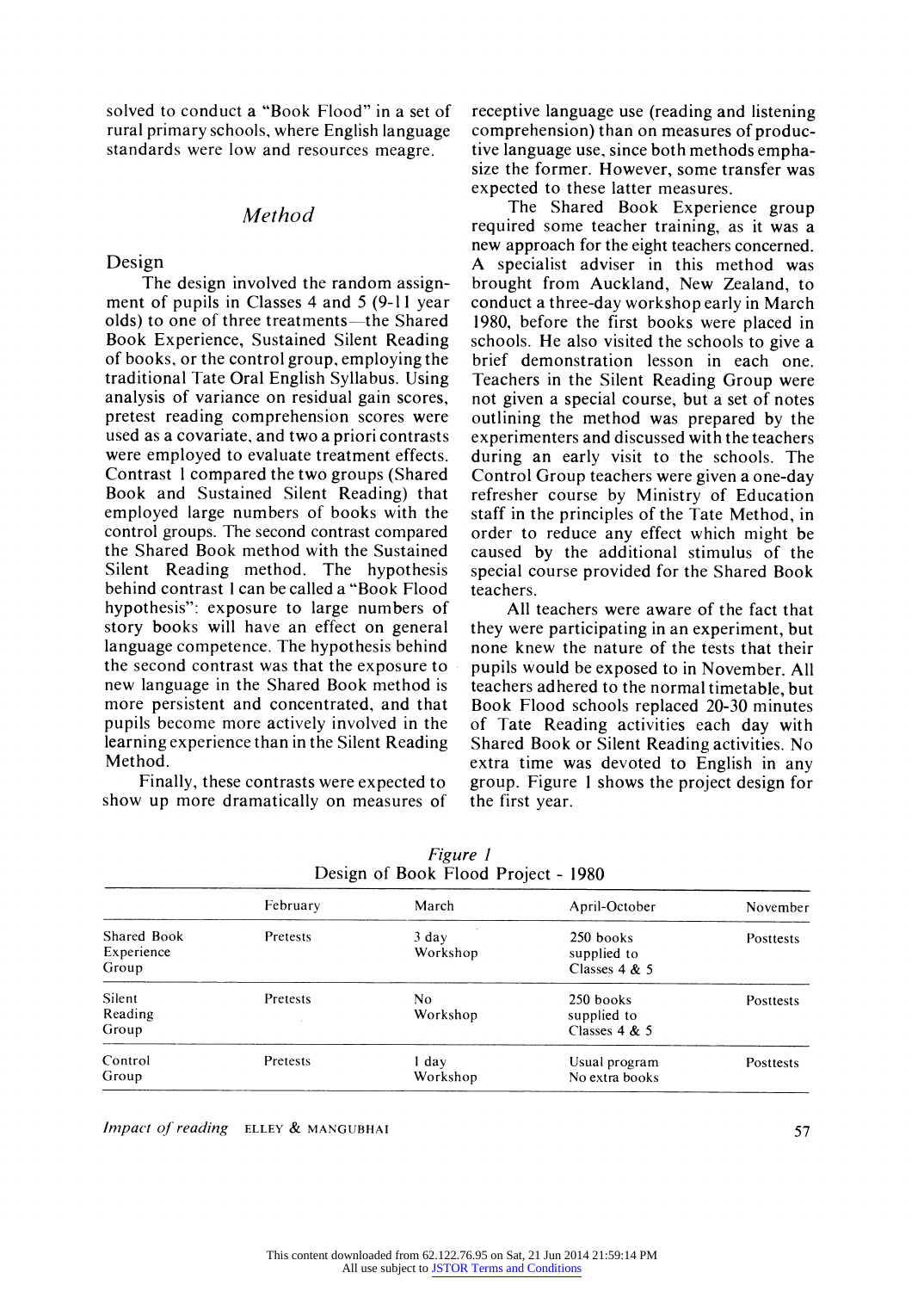### **Sample**

**Classes 4 and 5 were chosen initially because Class 6 was an examination year for Fijian pupils, and it was felt that school principals would be reluctant to reduce the time of formal English lessons for such an unusual approach to language learning. Class 3 children were considered less suitable because their English was so limited that it would be difficult to identify suitable reading materials. It is again stressed that all pupils in Fiji spend the first three years of schooling acquiring literacy skills in their vernacular language, and switch to English as the medium of instruction during Class 4.** 

**Rural schools were used in this investigation because their pupils are less exposed to the neutralizing effects of English in the community than are city children. The particular schools chosen were typical of many in Fiji, in that they were controlled by a local committee, had between 15 and 40 pupils at each class level, had pupils and teachers of predominantly one ethnic group,**  and had very few resources-books, audio**visual aids. All schools followed the same timetables, which are standardized throughout Fiji. All teachers had been locally trained in the traditional two-year training college course, and all followed the Tate Oral English Syllabus which is universal in Fiji.** 

**Six Fijian and six Indian schools were chosen at random for possible inclusion in the project. All headmasters who were approached agreed to participate, and pretesting took place in late February 1980. After scoring and analysis, schools within each ethnic group were placed in two achievement levels, as indicated by mean score. Within each level, the schools were assigned randomly to one of three groups: Shared Book, Silent Reading, or Control. One Fijian school had to be transferred from Shared Book to Control Group because the Class 4 teacher was on leave and unable to attend the training session when required. Each of the three groups had two Fijian and two Indian schools, and each had a cross-section of teachers of both sexes with various levels of experience. Matching on pretest scores was very close for Class 5,** 

**but required later adjustment for Class 4 (see Table 1).** 

### **Teaching Procedures**

**The eight "Book Flood" schools received their books in five lots of approximately 50 for each class, at intervals of 4 to 5 weeks. The experimenters visited the schools at that time to check on the procedures being used, to observe lessons, and to inspect materials produced. The main features of the three groups are outlined below.** 

**Shared Book Experience Method. Holdaway (1979) developed this method in New Zealand primary schools where it is now extensively used by European and Polynesian children. The teacher chooses a high-interest story with appropriate language and illustrations and introduces it to the pupils in a "sharing experience," similar to that of a bedtime story. Discussion is encouraged about the pictures, the likely contents, and a few new words. The teacher then reads all, or some of it, to the class. To ensure that all of the group can see the text and illustrations, the book is frequently "blown-up" or rewritten in the form of a giant book, with suitably-sized illustrations.** 

**During the second or third readings, on subsequent days, children are encouraged to join in and read easier sections with the teacher, who continues to encourage discussion about the contents of the book. Emphasis is placed on prediction and confirmation of events in the story, so that children are constantly striving for meaning. If children enjoy the experience, they will want to read it often, in the class group, in small groups, in pairs, or as individuals. The intention is that they master the language of the book, with a minimum of pressure and strain.** 

**Follow-up activities include role playing, word study, art work, writing activities. The origin of these activities is always determined by the story, not by any pre-ordained system of the proper sequence of structures and vocabulary to follow. Theoretically, the essence of the method is that new learning takes place at the point of interest, rather than in accordance with a carefully graded linguistic pattern.** 

**<sup>58</sup>READING RESEARCH QUARTERLY o Fall 1983 XIX/I**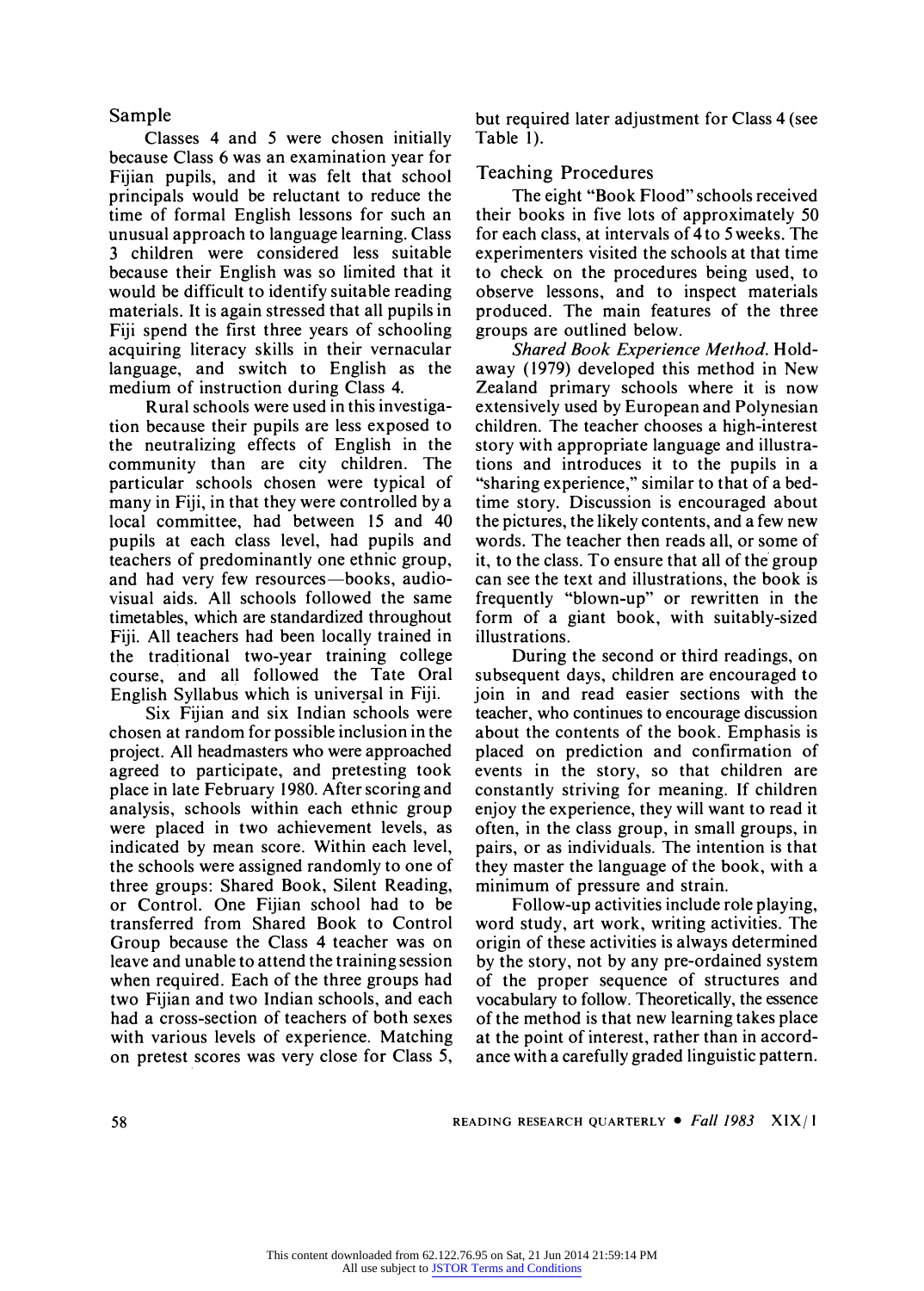**Silent Reading Method. The eight teachers who used the Silent Reading Method were given no special workshop. They were advised by the experiments to display the books attractively, to read them aloud regularly, and to spend 20-30 minutes each day in sustained silent reading, with books of the children's own choice. The principles of this method were developed by McCracken (1971). Briefly, the rationale is that children best learn to read by reading, as often as possible. A definite period is set aside every day for reading during which time the teachers must set a good example by reading also. No book reports are required, and no written exercises performed. The children are reading for enjoyment and practice.** 

**Control Group. The eight teachers in the Control Group were advised to follow their normal curriculum in English, which was the SPC/Tate audio-lingual program referred to above. Children have two 15-minute oral English lessons each day in which new structures are systematically introduced, in appropriate classroom situations, with repeated drills, variations, substitutions tables, etc. Reading is taught through carefully graded SPC readers (in Class 4) or the Fiji Ministry's text "Stories for Us" (in Class 5). Both series of books are graded and activities are intended primarily to provide practice in order to consolidate the structures and vocabulary taught in the oral lessons.** 

**In general, most teachers followed directions. However, one Shared Book teacher used the method rarely as he felt it was unsuitable for him and his pupils; one Control Group teacher was found to read regularly to her class, a practice very rare in Fiji schools. Several teachers were replaced while on leave for maternity or sick leave, for periods up to 10 weeks, but these disturbances, which are common in Fiji primary schools, appeared to be equally distributed across all three groups. Their net effect was probably to make it more difficult to demonstrate real differences between the various approaches. A school-byschool analysis suggests that such disturbances produced measureable effects in their children's progress (see Table 5, p. 64).** 

## **Assessment Procedures**

**In order to assess the impact of the books and to compare the two approaches used by the teachers to introduce pupils to the books, all pupils in Classes 4 and 5 in the twelve schools were tested in reading comprehension under standardized conditions in February. This test served as a matching variable and as a baseline for estimating the growth made by the various groups. Early in November, almost eight and a half months later, the same pupils were given an extensive range of tests of reading and other English language abilities. All tests used in the first year are outlined below. (A twelve month follow-up assessment, using other tests, is described later.)** 

**For Class 5, the pretest for reading comprehension was a sentence-completion test of 35 multiple-choice items, developed by the senior author and used for research purposes in several Pacific Islands. The**  reliability of the test is high (Split-half  $r =$ **0.90), and correlations with other reading tests on single grade groups range from 0.78 to 0.83.** 

**The posttests used were as follows: STA F Reading Comprehension (Form Y) contained six passages and 32 multiple-choice items developed as a standardized test of achievement for Fiji (STAF) but not available in schools in November 1980. Split-half reliability is reported as 0.92, and correlations with other reading tests and relevant external examinations are consistently high (See Elley & Achal, 1980). The STAF Listening Comprehension Test (Form Y) consisted of 36 multiple-choice questions based on seven short passages read aloud by the administrator. Split-half reliability was estimated as 0.88, and correlations with other English tests in the series range from 0.59 to 0.72 (Elley & Achal, 1980). English Structures Test had 20 open-ended items. It was specifically designed for the project and trial-tested on comparable pupils. Pupils completed, in writing, short sentences in their own words using structures taught in Class 5 in the SPC/Tate Oral Syllabus. Assessment focused on the appropriateness of the structure used. The papers**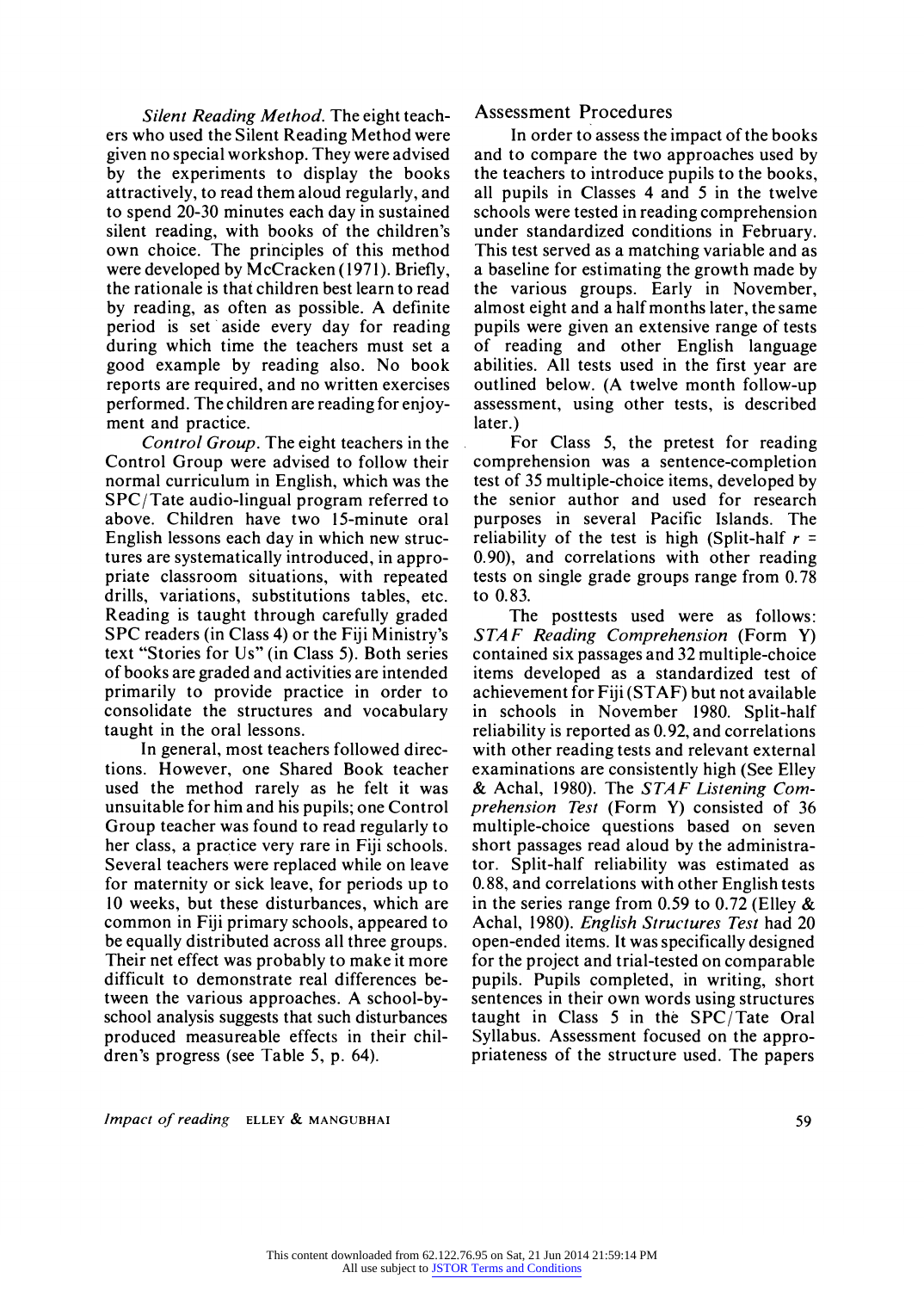**were marked by the authors "blindly," without knowledge of which group the pupils belonged to, and checked-marked by an Adviser in English. Correlations between scores of the three markers across three schools were all 0.98 or above. The English Composition Test required students to complete a short story about an old lady who lived alone with her cat and her hen. Equal weight in marking was given for content, sentence sense, and mechanics (2 marks each). Marking was done blind and check-marked by an English Adviser. Correlations between markers' assessments were all above 0.90.** 

**The pretest used for Class 4 was the same as for Class 5. The posttests for Class 4 were as follows: Reading Comprehension Test was the same as for the pretest. The English Structures Test consisted of 35 multiplechoice items assessing pupils' ability to choose the correct structures in a series of sentences. All structures were taken from the Class 4 Tate Syllabus. The test was trial-tested and revised before use. Split-half reliability was 0.83 in three schools, and the correlation with the Reading Comprehension test was 0.73. For the Word Recognition Test, each Class 4 pupil was interviewed individually, and every second pupil was given a Word Recognition Test during this interview. Pupils had to recognize and correctly pronounce a series of 50 graded words. They were stopped after missing four consecutive words, the total score being the number of words correctly pronounced up to that point. The test was identical to that used in a previous study (Elley, 1980) in which it proved to be reliable and sensitive to changes in reading levels. The Oral Sentence Repetition Test was given to each child who did not take the Word Recognition Test. It is an adaptation of a test used by Clay, Gill, Glynn, McNaughton, and Solomon (1976). Pupils repeat orally, after the tester, a series of 28 English sentences graded for complexity of structure. Children who are unfamiliar with a given structure are presumed to have more difficulty in repeating it correctly. There is evidence that the test is more a matter of language mastery than of memory (see Hanayan, Markman, Pelletier, & Tucker, 1978).** 

## **Results**

### **Pretest Scores**

**The pretest reading comprehension results for each group, along with the percentage of Fijian (as contrasted with Indian) pupils are given in Table 1.** 

**The groups were closely matched except for the Class 4 Control Group. However, it was impracticable to rearrange them without changing the Class 5 pattern, so it was resolved to make adjustments for all pretest differences in the posttest analyses.** 

**As the same pretest was given at both class levels, it was possible to estimate the normal amount of growth in 12 months by comparing the mean score for the total group at each level. The difference between the means was 3.97 points or 11.35%. This figure was used later as a guide to assess the amount of progress made by pupils in the project.** 

### **Posttest Results**

**Although an attempt was made to match the three groups on pretest scores at both class levels, it was found that some discrepancies still existed at Class 4 level. To match precisely, it would have been necessary to drop nearly 40 cases from the Class 4 control** 

**Table I Pretest reading comprehension raw scores Class 4** 

| ີ້  |       |         |            |  |  |  |  |  |  |
|-----|-------|---------|------------|--|--|--|--|--|--|
| Ν   | M     | SD      | $%$ Fijian |  |  |  |  |  |  |
| 81  | 15.07 | 5.72    | 51%        |  |  |  |  |  |  |
| 98  | 14.67 | 4.78    | 49%        |  |  |  |  |  |  |
| 121 | 12.14 | 4.12    | 40%        |  |  |  |  |  |  |
| 300 | 13.76 | 5.21    | 46%        |  |  |  |  |  |  |
|     |       |         |            |  |  |  |  |  |  |
| Ν   | М     | SD      | $%$ Fijian |  |  |  |  |  |  |
| 105 | 17.99 | 5.90    | 47%        |  |  |  |  |  |  |
| 96  | 17.70 | 5.59    | 52%        |  |  |  |  |  |  |
| 113 | 17.50 | 5.36    | 43%        |  |  |  |  |  |  |
| 314 | 17.73 | 5.88    | 48%        |  |  |  |  |  |  |
|     |       | Class 5 |            |  |  |  |  |  |  |

**60 READING RESEARCH QUARTERLY \* Fall 1983 XIX/I**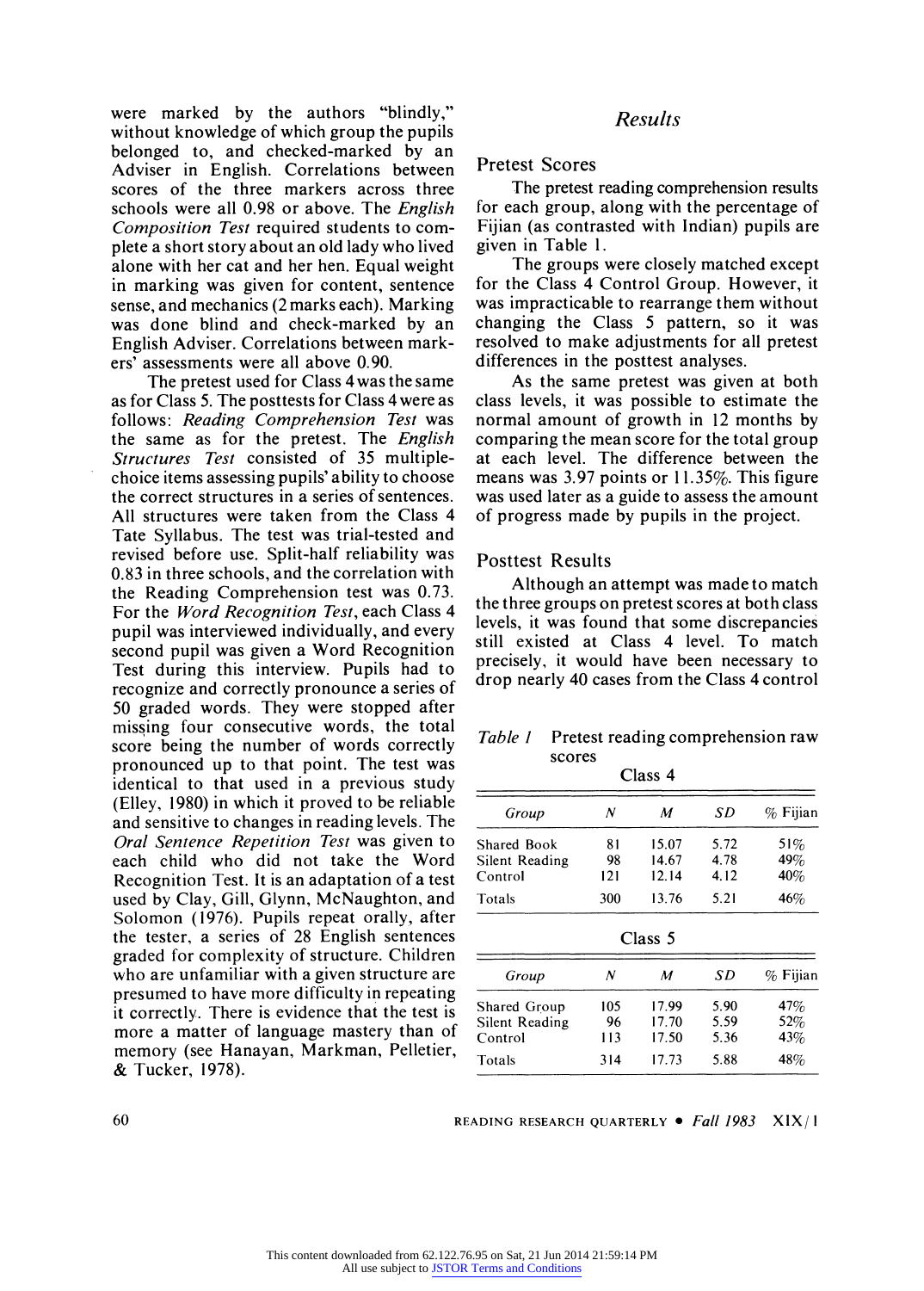|                            |    | Shared Book |      |    | Silent Reading |       |     | Control |           |
|----------------------------|----|-------------|------|----|----------------|-------|-----|---------|-----------|
|                            | N  | M           | SD   | N  | M              | SD    | Ν   | M       | <i>SD</i> |
| Reading Compre-<br>hension | 75 | 0.59        | 4.06 | 84 | 1.21           | 4.78  | 106 | $-1.40$ | 4.17      |
| <b>English Structures</b>  | 71 | 0.99        | 4.68 | 84 | 0.63           | 4.71  | 106 | $-0.95$ | 3.48      |
| Word Recognition           | 37 | 2.08        | 9.83 | 43 | $-0.35$        | 12.73 | 54  | $-1.33$ | 11.63     |
| Oral Sentences             | 34 | 1.56        | 5.74 | 38 | $-0.68$        | 5.16  | 49  | $-0.71$ | 4.36      |

**Table 2 Residual gain scores for Class 4, 1980** 

**group. In case this procedure were to distort the findings in any way, the results reported here are based on regression estimates, in which all pupils were retained in all groups. Using the pretest as a predictor, each pupil's score was estimated, and subtracted from the actual score, and analyses of variance were performed on these residual gain (or loss) scores.'** 

**Class 4 results. Table 2 shows the residual gain score means for Class 4. It should be noted that the correlations between the predictor test and each of the posttests was positive and high, the lowest being 0.48 for Oral Sentences, and 0.69 for Word Recognition.** 

**For Reading Comprehension, an analysis of variance showed that the differences were**  significant,  $F(2, 258) = 9.30, p < 0.001$ . A **partitioning of the variance for the treatment effect was undertaken in order to test the two planned a priori contrasts, that the Book Flood groups surpassed the Controls, and that the Shared Book group surpassed the Silent Reading group. On the first contrast, the Book Flood groups were clearly superior,**   $F(1,258) = 17.70, p \le 0.001$ . The second **contrast showed no significant differences between the Shared Book and Silent Reading**  Groups,  $F(1,258) = 0.81$ .

**An inspection of the raw scores revealed that, between late February and early November, the two book groups gained by a mean of 4.9 points, compared with an expected 3.97 points over 12 months (estimated from the pretests given to both Classes 4 and 5 in February). In other words, the book groups produced 15 months reading growth (on grade norm scores) in 8 months. By contrast, the Control Group showed 2.1 points growth,**  **which is equivalent to approximately 6.5 months in grade norm units. The pupils exposed to a rich supply of books were improving their general reading comprehension skill at over twice the normal rate.** 

**A similar pattern was found in the test of English Structures. An analysis of variance to test the hypothesized treatment contrasts showed that the Book Flood groups performed significantly better than the Controls, F (1,257) = 10.90, p <.001, but did not differ between themselves,**  $F(1,257) = 0.28$ .

**On the Word Recognition test, the Book Flood groups again showed higher means, but the difference was not significant, F**   $(2,131) = 1.06$ , due mainly to the larger **standard deviations (ranging from 9.8 to 12.7), as well as the smaller N's, and the drop in precision caused by a lower correlation between predictor and posttest. Although the Shared Book group appeared to have a superior result, the difference between the means of the two Book Flood groups represented only 0.2 of the pooled standard deviation.** 

**On the oral sentences, the differences between groups again favored the Book Flood groups, but the F test failed to reach significance for similar reasons to those given above for the Word Recognition Test, F (2,118) = 2.60.** 

**In fact, a post hoc simple effects test showed that the Shared Book group produced a significantly higher mean than the Control**  group,  $t = 2.59, p < 0.05$ , but the Silent Reading **Group was not different from either.** 

**Class 5 results. Table 3 shows that at the Class 5 level, all means again favored the two Book Flood groups. In Reading Comprehen-**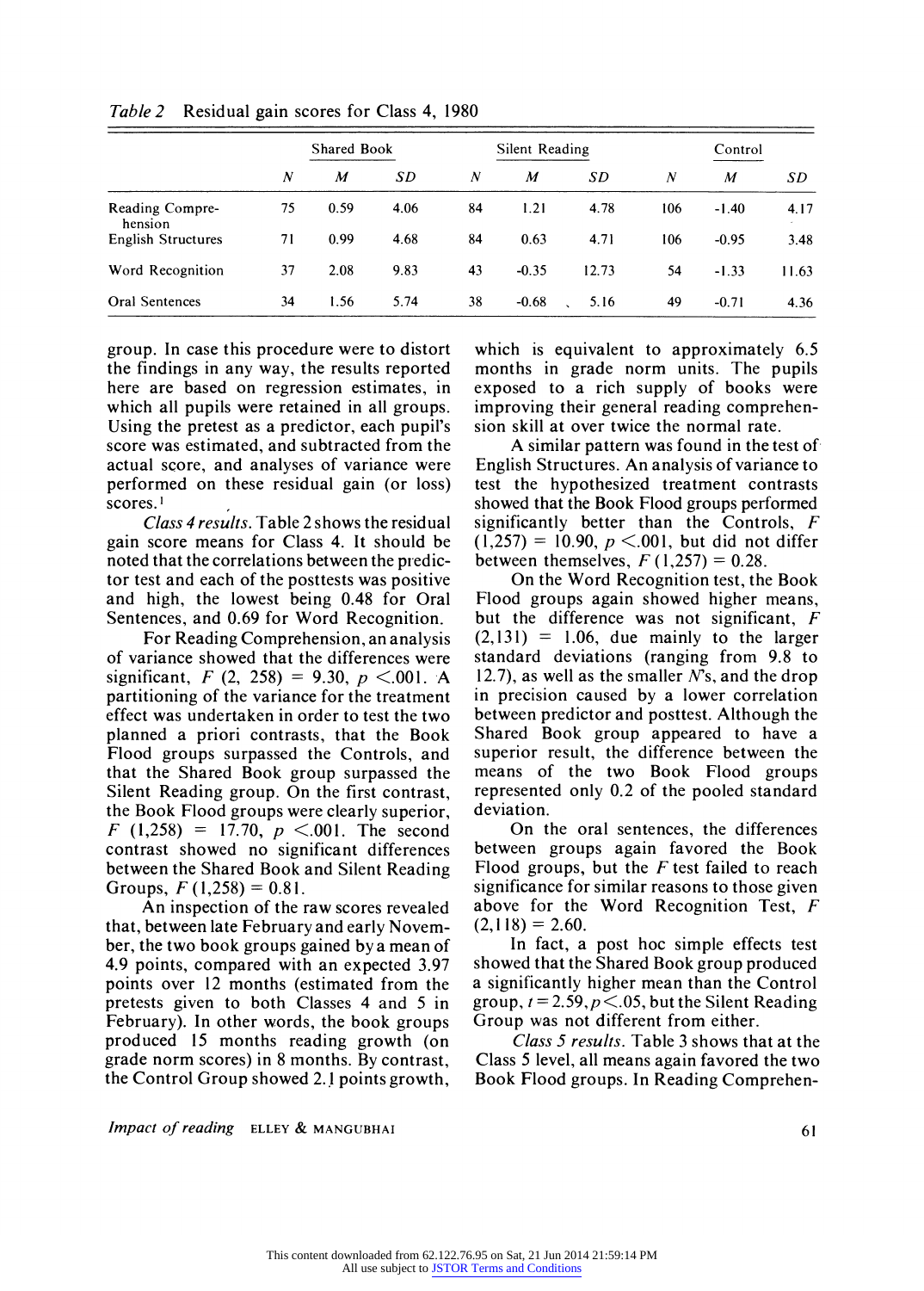**sion, the hypothesized contrasts showed the two Book Flood groups to be significantly**  better than the Controls,  $F(1, 267) = 21.07$ , p **<.001, and the Shared Book group significantly ahead of the Silent Reading group,**   $F(1, 267) = 9.87, p < .001$ . An examination of **the raw score means was made to estimate the approximate size of the progress made. The pretest was given a second time to one-third of the pupils in each group, and, as the correlation between this test and that used as the posttest was high (0.83), it was possible to assess the approximate amount of growth made by the total group by extrapolation, using regression estimates.** 

**The Shared Book group was found to have progressed by 4.86 points, or close to 15 months. The Silent Reading pupils showed lesser gains (9 months), and the Control group only 2.5 months growth in the same period. The effect of the books was to improve the children's reading growth by nearly twice the normal amount in 8 months, in the case of the Shared Book pupils.** 

**A comparison of the Class 5 posttest results in Listening Comprehension showed a very similar pattern, favoring the Book Flood groups again. The orthogonal contrasts showed the experimental groups well ahead**  of the Controls,  $F(1,266) = 35.74$ ,  $p < .001$ , **and the Shared Book group surpassed the Silent Reading group,**  $F(1,266) = 5.19$ **, p <.01.** 

**The differences on the open-ended test of English Structures were not significant, F (2,267) = 0.83, although both experimental groups showed higher means. The fact that** 

**the Class 4 test of structures did show a significant difference may have been due to the use of a longer and more reliable test at that level. The trend on the written composition measure favored the two Book Flood groups, but the differences were slight and not significant.** 

### **Summary of Findings: Classes 4 and 5**

**The general hypothesis investigated was that L2 pupils exposed to a rich variety of high-interest illustrated story books, would show greater than normal gains in English language. Incidental hypotheses were that the Shared Book group would perform better than the Silent Reading group, and that differences would be greater in receptive than expressive skills.** 

**At Class 4 level, the Book Flood groups were significantly ahead on the group tests, and marginally so on the two individual tests. It should be noted that if the control group teacher who regularly read stories to her pupils had been dropped, these differences would all have been greater.** 

**At Class 5 level, the Book Flood groups were again significantly ahead on two tests, both of which assessed comprehension. On the other two, the differences were slight, although in the predicted direction. The comparisons between Shared Book and Silent Reading methods showed significantly greater benefits for the former in Class 5, but not in Class 4, where the measured impact of the two approaches was very similar. As predicted, the observed differences were greater in the case of receptive than of** 

|                                        |    | Shared Book |      |    | Silent Reading |      |    | Control |      |
|----------------------------------------|----|-------------|------|----|----------------|------|----|---------|------|
|                                        | N  | M           | SD   | N  | M              | SD   | N  | M       | SD   |
| <b>STAF Reading</b><br>Comprehension   | 91 | 2.08        | 5.23 | 88 | $-0.14$        | 4.05 | 91 | $-1.82$ | 5.11 |
| <b>STAF</b> Listening<br>Comprehension | 91 | 2.18        | 4.31 | 87 | 0.63           | 5.30 | 91 | $-2.13$ | 4.25 |
| <b>English Structures</b>              | 91 | 0.12        | 3.14 | 87 | 0.24           | 3.11 | 91 | $-0.33$ | 3.17 |
| Composition                            | 91 | 0.05        | 1.51 | 87 | 0.16           | 1.40 | 91 | $-0.07$ | 1.28 |

**Table 3 Residual gain scores for Class 5, 1980** 

**62 READING RESEARCH QUARTERLY \* Fall 1983 XIX/I**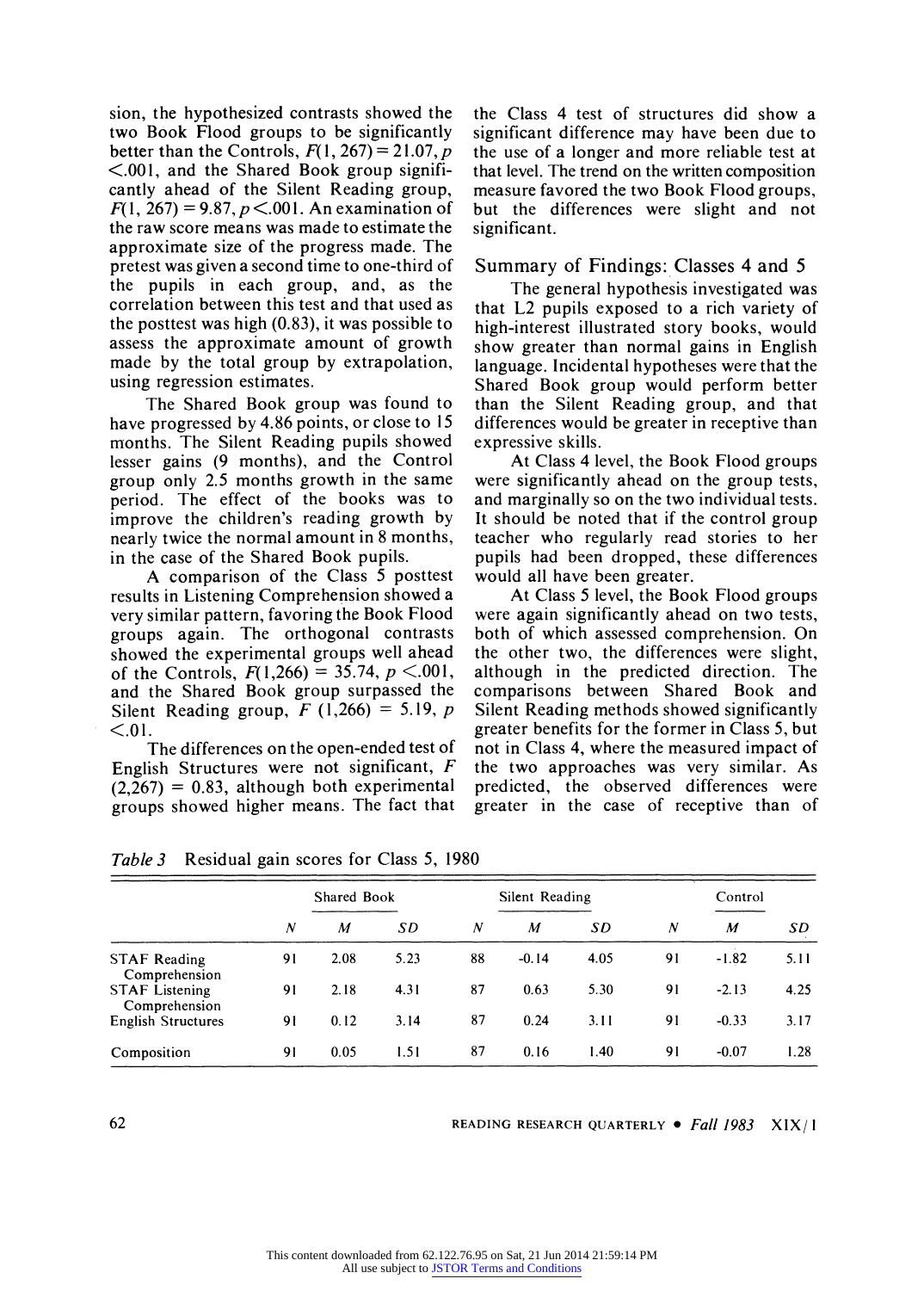**expressive skills, although it is possible that the greater reliability of measurement in the comprehension tests provided a greater opportunity for these differences to be detected.** 

#### **One-Year Follow-Up Study, 1981**

**In order to examine the permanence of the effects noted above, a 12-month follow-up study was conducted in all 12 schools. The Book Flood groups were given an extra 100 books per classroom, as most of the 1980 supply had been read by many of the pupils. New teachers were briefed on the procedures to be adopted, and all teachers were informed, as before, that their pupils would be assessed with a variety of English tests.** 

**The tests used were similar, in style and skills measured, to those of the 1980 survey, although the individual tests were omitted. The younger pupils (Class 5 level), took group tests of cloze reading comprehension, listening comprehension, and open-ended English structures. The older pupils (Class 6) had multiplechoice tests of reading comprehension and of**  **vocabulary, an open-ended test of English structures, and a written composition based on a sequence of four pictures depicting a story. Procedures for piloting, administering, and marking were similar to those of 1980.** 

**In addition to these tests, the authors gained access to the results of the Fijian pupils (i.e., those in 6 of the 12 schools) who took the Fiji Intermediate Examination for Class 6 pupils in July 1981. This national examination provided results in English, Mathematics, General Studies, and Fijian language, each based on two hours examining time.** 

**The residual gain scores on all language tests given in November 1981 are presented in Table 5 for Classes 5 and 6 respectively. The pretest used for estimating 1981 scores was the same pretest as was used for the 1980 survey.** 

**As in 1980, the two Book Flood groups demonstrated much greater progress in their English language growth, this time on all tests. The hypothesized contrasts between Book Flood groups and Controls were highly** 

| Table 4 Follow-up residual gain scores for 1981 |  |  |         |
|-------------------------------------------------|--|--|---------|
|                                                 |  |  | Class 5 |

|                              |    | Shared Book |       |    | Silent Reading |       |    | Control |      |
|------------------------------|----|-------------|-------|----|----------------|-------|----|---------|------|
|                              | N  | M           | SD    | N  | M              | SD    | N  | М       | SD   |
| Reading Compre-<br>hension   | 66 | 2.13        | 5.83  | 70 | 2.67           | 6.62  | 91 | $-3.60$ | 5.09 |
| Listening Compre-<br>hension | 66 | 1.10        | 3.36  | 70 | 0.81           | 3.72  | 91 | $-1.45$ | 2.90 |
| <b>English Structures</b>    | 66 | 0.81        | 3.72  | 70 | 1.28           | 3.87  | 91 | $-1.55$ | 3.41 |
| Total                        | 66 | 4.02        | 11.28 | 70 | 4.78           | 12.41 | 91 | $-6.59$ | 9.33 |

**Class 6** 

|                            |    | Shared Book |       |    | Silent Reading |           |    | Control |           |
|----------------------------|----|-------------|-------|----|----------------|-----------|----|---------|-----------|
|                            | Ν  | M           | SD    | N  | M              | <b>SD</b> | Ν  | М       | <b>SD</b> |
| Reading Compre-<br>hension | 81 | 1.27        | 5.87  | 64 | 1.40           | 5.20      | 87 | $-2.22$ | 4.69      |
| Word Knowledge             | 81 | 0.92        | 4.54  | 64 | 1.62           | 4.42      | 87 | $-2.02$ | 4.28      |
| <b>English Structures</b>  | 81 | 1.65        | 6.53  | 64 | 1.22           | 5.84      | 87 | $-2.46$ | 4.78      |
| Written Composition        | 81 | 0.52        | 2.74  | 64 | 0.66           | 2.33      | 87 | $-0.99$ | 1.89      |
| Total                      | 81 | 4.35        | 17.17 | 64 | 4.89           | 14.05     | 87 | $-7.64$ | 12.28     |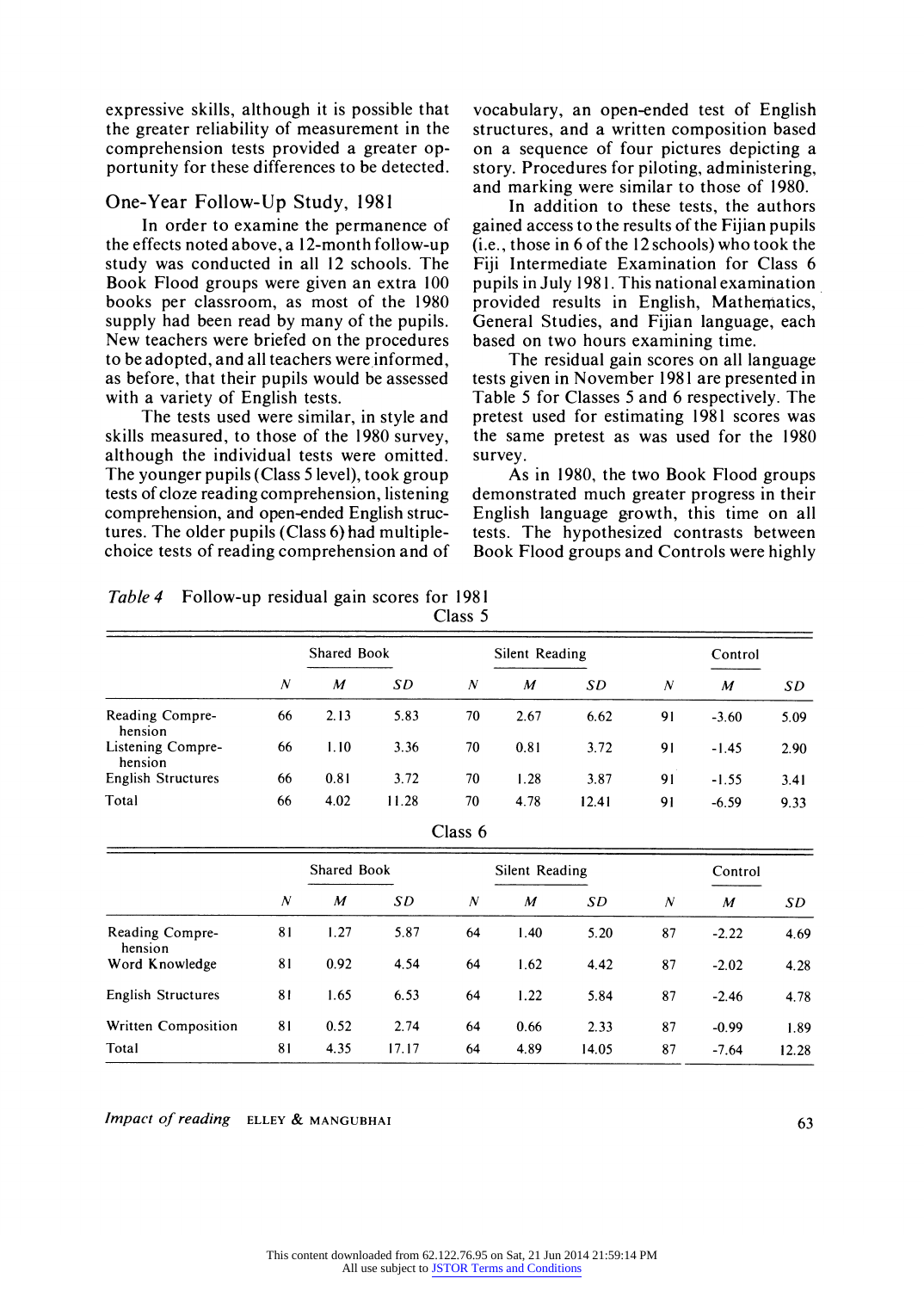significant in all cases,  $F(1,225) = 58.14$ , **28.73, 27.49, and 55.21, p<.001, for Reading, Listening, English Structures, and Total Scores, respectively. In no case, however, did the Shared Book group significantly surpass the Silent Reading group.** 

**In Table 4, the findings for Class 6 once again clearly favor the two book-based programs. The planned contrasts showed**  highly significant ( $p < .001$ ) Fratios (1,230) of **24.66, 30.17, 24.73, 25.00, and 37.96 for Reading, Word Knowledge, English Structures, Written Composition, and Total Scores respectively, but no differences between Shared Book and Silent Reading groups.** 

**A further analysis was undertaken to estimate progress made, school by school, during 1981 based on 1980 posttest results. Total scores on all 1980 posttests were computed, and predictions made for all pupil's total scores for the 1981 survey. Table 5 reveals that, while all eight Control classes were consistent in showing below average residuals, there was considerable variation in the progress of the experimental groups. Eleven of the 16 Book Flood classes showed positive gains and 5 were negative. The net effect was clearly greater gains for the Book Flood treatment in 1981, as in 1980, but the class-by-class variation is worthy of further** 

**analysis and comment (see Discussion). Similar variations were found in the November 1980 analysis.** 

**The last set of findings reported here is based on the Fijian Intermediate Examination in July 1981. Those Class 6 pupils in the six Fijian schools, for whom the Examination is designed, were included in the results reported in Table 6. The samples are smaller than in the earlier analyses, as the Examination is not taken by pupils in the Fiji-Indian schools. Four more pupils were dropped from the Book Flood groups in order to equate pretest scores before conducting an analysis of variance on the Examination scores.** 

**In all subjects, the Book Flood groups performed well above the typical performance of rural schools (45-50%). The advantages shown by the Book Flood pupils was greatest**  in the case of English,  $F(1,100) = 14.82$ ,  $p($ **<.001, and General Studies (Science and**  Social Studies),  $F(1,100) = 17.62$ ,  $p < .001$ , **but there was also an unexpected spread-ofeffect to Mathematics,**  $F(1,100) = 13.01$ **,**  $p($ **<.001, and a similar but less marked tendency in the Fijian Language Examination, F**   $(1,100) = 2.83, p \le 10$ . The other contrasts, **between Shared Book and Silent Reading groups, proved significant only in the case of English,**  $F(1,100) = 6.51$ **,**  $p < 0.05$ **.** 

|           | Shared Book |         |        | Silent Reading |         |        | Control |         |  |
|-----------|-------------|---------|--------|----------------|---------|--------|---------|---------|--|
| School    | Ν           | M       | School | Ν              | M       | School | Ν       | М       |  |
| ν         | 15          | $-2.33$ | S      | 27             | 5.93    |        | 10      | $-1.70$ |  |
| N         | 15          | 7.93    |        | 14             | $-0.79$ | S      | 25      | $-5.72$ |  |
| <b>SD</b> | 25          | 2.72    | R      | 14             | 6.36    | S      | 26      | $-3.46$ |  |
| K         | 15          | 0.47    | в      | 20             | $-0.55$ | K      | 36      | $-3.11$ |  |
| Totals    | 70          | 2.23    |        | 75             | 3.03    |        | 85      | $-3.73$ |  |

**Table 5 Mean residuals for total scores showing progress by schools in 1981 Class 5** 

| ı<br>12 S S |  |
|-------------|--|
|-------------|--|

| Shared Book |    |      | Silent Reading |    | Control |        |    |         |
|-------------|----|------|----------------|----|---------|--------|----|---------|
| School      |    | М    | School         | Ν  | М       | School |    | М       |
|             | 20 | 7.25 |                | 22 | $-1.95$ |        | 16 | $-1.19$ |
| N           | 22 | 6.73 |                |    | 1.08    |        | 25 | $-1.00$ |

**64 READING RESEARCH QUARTERLY \* Fall 1983 XIX/ 1**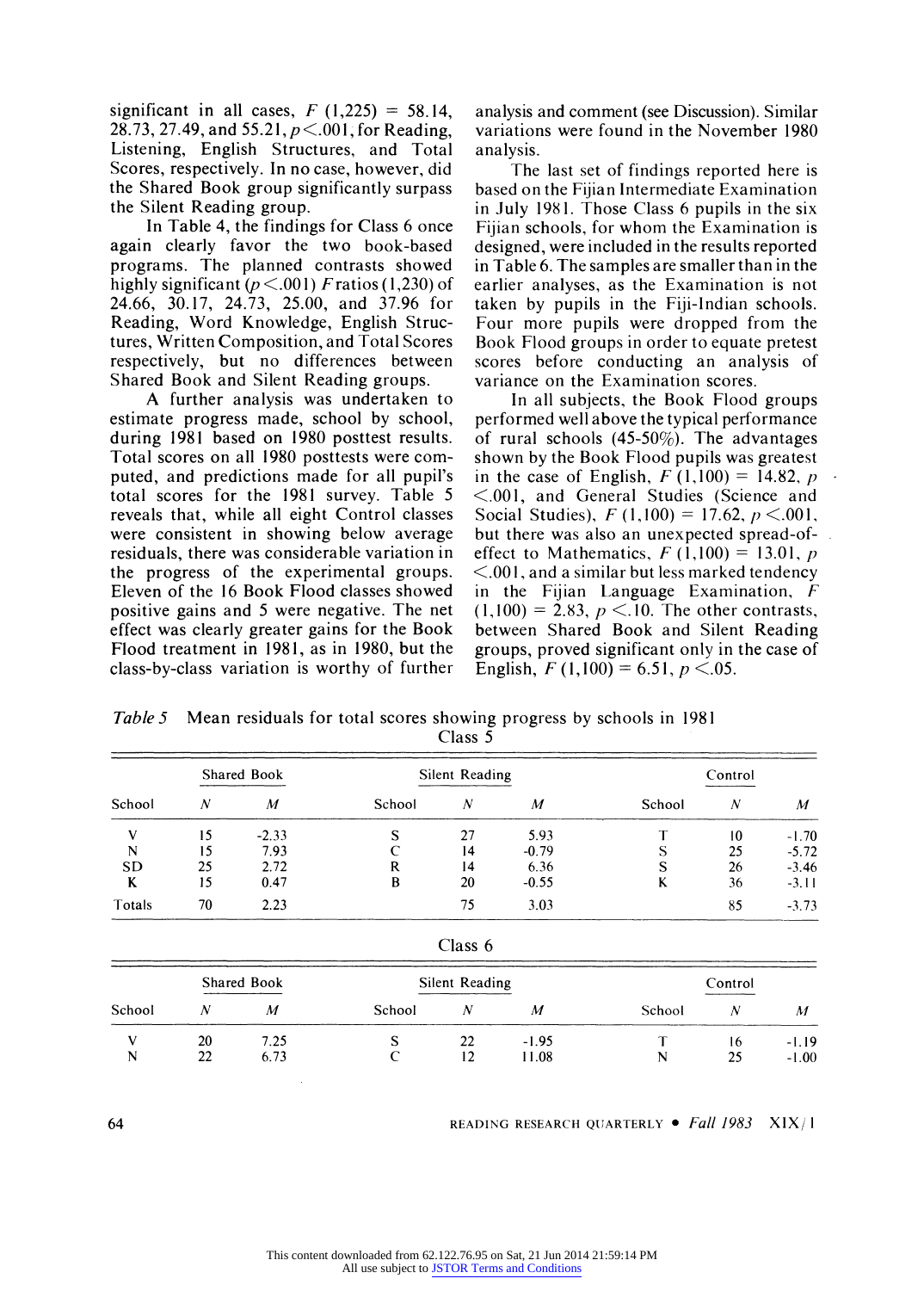|                 | Shared Book |       |    | Silent Reading | Control |       |  |
|-----------------|-------------|-------|----|----------------|---------|-------|--|
| Subject         | Ν           | M     | Ν  | M              | Ν       | M     |  |
| English         | 37          | 63.99 | 37 | 53.74          | 29      | 45.55 |  |
| Maths           | 37          | 55.30 | 37 | 54.30          | 29      | 41.45 |  |
| General Studies | 37          | 57.51 | 37 | 57.97          | 29      | 46.03 |  |
| Fijian          | 37          | 58.11 | 37 | 58.51          | 29      | 53.69 |  |

**Table 6 Mean percentage marks for Fiji intermediate examinations, Class 6, 1981** 

### **Discussion**

**The general hypothesis investigated was that L2 pupils exposed to a rich variety of high-interest illustrated story books will show greater gains in English language than is normal for such children. The findings clearly support this hypothesis for the receptive skills during the first year of the project and for all language areas sampled during the second year. The subsidiary hypothesis, that the receptive skills would benefit most, was supported initially, but there was a transfer effect apparent in the second year which encourages the view that marked improvement in one aspect of L2 development has substantial effects on related skills. In fact, the general improvement of the experimental groups in the Mathematics, General Studies, and even Fijian Language Intermediate Examinations seems to imply an incidental and positive change in attitude to school. While the improved General Studies results might be explained in terms of better communication in English between teacher and child, the results for Fijian are harder to explain this way, as English is not used as a medium in this subject.** 

**The other a priori hypothesis, that the Shared Book method would show greater gains than the Silent Reading method, received support only in the first year analysis at Class 5 level, on the two receptive skill tests, and hardly at all in the second year tests. While the Listening Comprehension Test did show greater benefits for the Shared Book group, as one might expect, the difference was only significant in one case.** 

**The question arises as to what really caused the differences between groups. Cynics might point to a Hawthorne Effect, brought on by the novelty of the supply of attractive books. In the authors' experience, the effect of any novel program wears off in a matter of days or weeks, and there was no exception in this case. If there was any greater motivation to read English, it was produced by the appeal of the books themselves. Such an effect can be produced by any teacher who sets out to furnish pupils with a large supply of interesting reading materials. Nor can the stimulus of the initial workshop be credited with the cause of the improvement, as the Silent Reading group had no such advantage in either year of the project.** 

**Clearly the cause of the differences lies in the different classroom activities undertaken by the pupils over the two-year period. While it was impracticable in this project to undertake detailed ethnographic studies of all 24 classes with more than 35 teachers, some helpful inferences can be drawn about the critical change agents. All experimental groups were exposed to more than 300 highinterest illustrated story books, and the control groups were not. Most experimental groups made substantial improvements;those which did not had teachers who restricted the use of books, and did not follow the guidelines provided. Only one control group made better than average progress (in the first year) where the teacher had exposed her pupils to daily story book reading, from her private collection of books. Thus, repeated exposure to print, pictures, and story lines was a clear and consistent differentiating**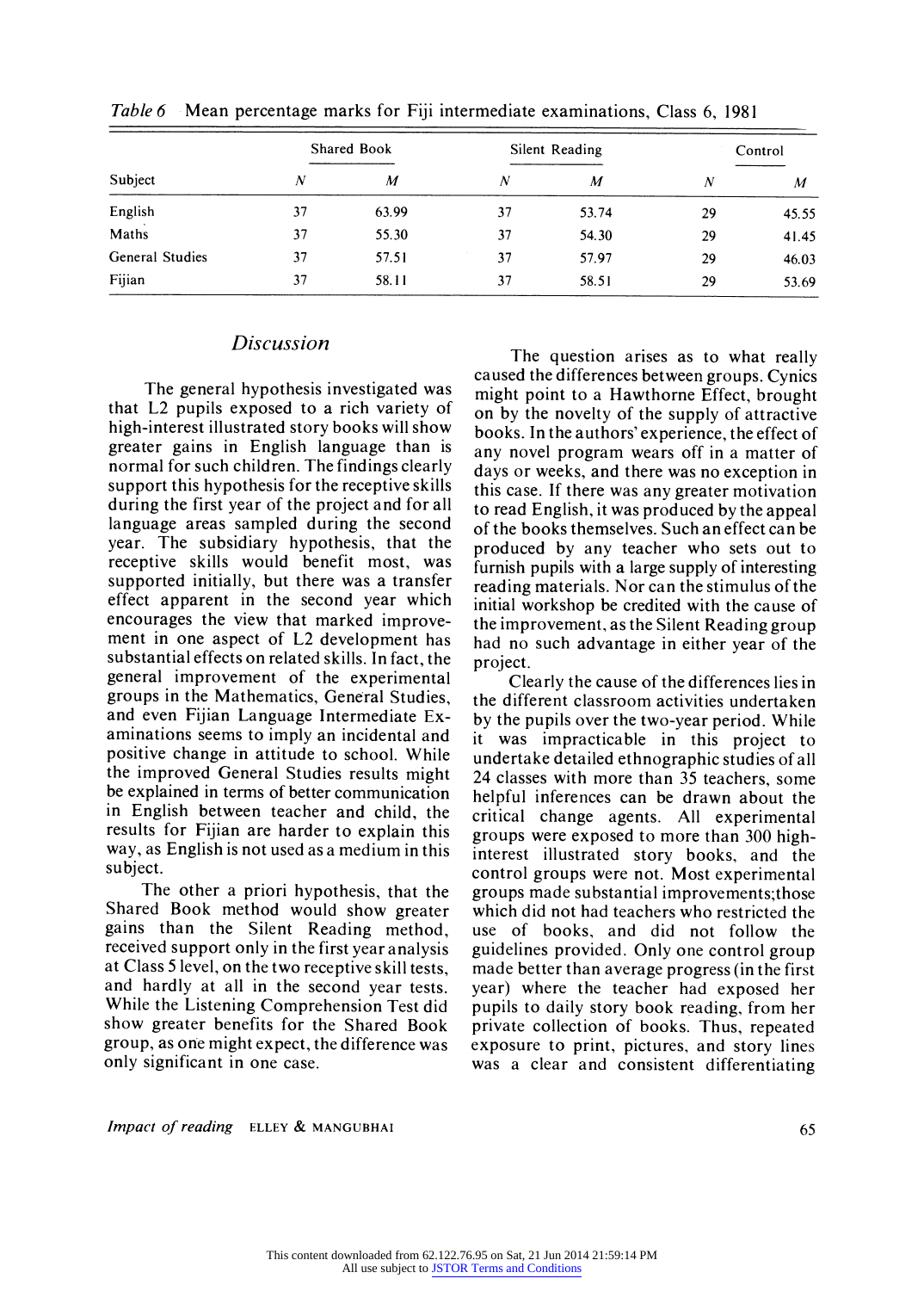**factor between the treatment and the control groups.** 

**In 1981, the majority of the teachers in the Shared Book groups read aloud regularly to their pupils. Inquiries and observation revealed that four out of eight teachers in the Silent Reading group also did so, but no control group teacher did. These observed differences were followed up with the treatment groups with a posteriori tests, and very impressive differences emerged. Thus, in Class 5 (1981), Schools N, SD, S, and R (see Table 8) with regular reading aloud showed mean residuals of 15.38, compared with 9.22 in the remainder of the Book Flood groups. The corresponding figures for Class 6 (with Schools V, N, K, C, and R against the remaining three schools) were 25.68 and 7.18. Both differences are highly significant, z (143) = 3.40 and z (146) = 7.68, favoring the regular reading aloud treatment. This particular strategy has confirmation in the literature from Cohen (1968) with Ll children and, more recently, with L2 pupils in a small follow-up study in Fiji primary schools (Ricketts, 1982).** 

**A few teachers in the Shared Book group prepared a number of "giant books" (with the help of their pupils and other teachers), and left them on display for repeated use. The pupils in these classes made sufficiently large gains to support the value of this activity. However, differences noted could also reflect a greater enthusiasm on the part of the teacher for the method as a whole.** 

**Teachers in the Silent Reading method provided no follow-up activities to support the reading done, while those in the Shared Book groups did. The lack of difference between the two methods indicates that these activities are not as important as their advocates claim, or the teachers who used them did so ineffectively. It should be remembered that most primary school teachers in Fiji left high school before their university entrance year, have only limited teacher training, and are teaching in their second language. Furthermore, it was obvious from classroom visits, and confirmed by the results of Table 5, that a few teachers did little to follow the Shared Book methodology. If**  **teachers V (in Class 5) and SD (in Class 6) had been dropped, the Shared Book approach would have been given greater support. Thus, the Shared Book activities cannot be adequately assessed without tighter controls over teacher behavior.** 

**On the whole, however, it is difficult to escape the conclusion that the critical factors which brought about the substantial improvements were related to greater and repeated exposure to print in high-interest contexts, in conditions where pupils were striving for meaning, and receiving sufficient support to achieve it regularly. These features were common in the experimental groups and absent in the controls. The more specific aspects of methodology in achieving these ends seemed of lesser importance as the differences between the two rather different approaches designed to achieve them were minimal.** 

**The theoretical orientation of this article, regarding the critical differences between L1 and L2 learning in schools, received considerable support from this study. There are also practical implications for teachers and parents of L2 learners. Time spent on reading in school has been regarded largely as entertaining, as relaxing. However, it must also be seen now as educationally beneficial. Furthermore, strict controls over the vocabulary and structures of L2 pupils' reading materials seem to be unnecessary and counterproductive. Children can learn new structures from relatively uncontrolled materials, provided there is the support of cues from pictures, absorbing context, and teacher guidance.** 

**Whether 250 books per classroom are necessary to achieve double the normal rate of reading growth is debatable. Many of the books selected were used rarely, and there is much to be said for repeating certain stories if language acquisition is seen as the primary aim. Where resources are scarce, a smaller number, perhaps 150 well-chosen short story books, capable of being read in one sitting, has much to recommend it. Moreover, the popular stories of the western tradition-The Three Pigs, Cinderella, Red Riding Hood, and others of their kind, as presented in the**  inexpensive "Ladybird" series—were consist